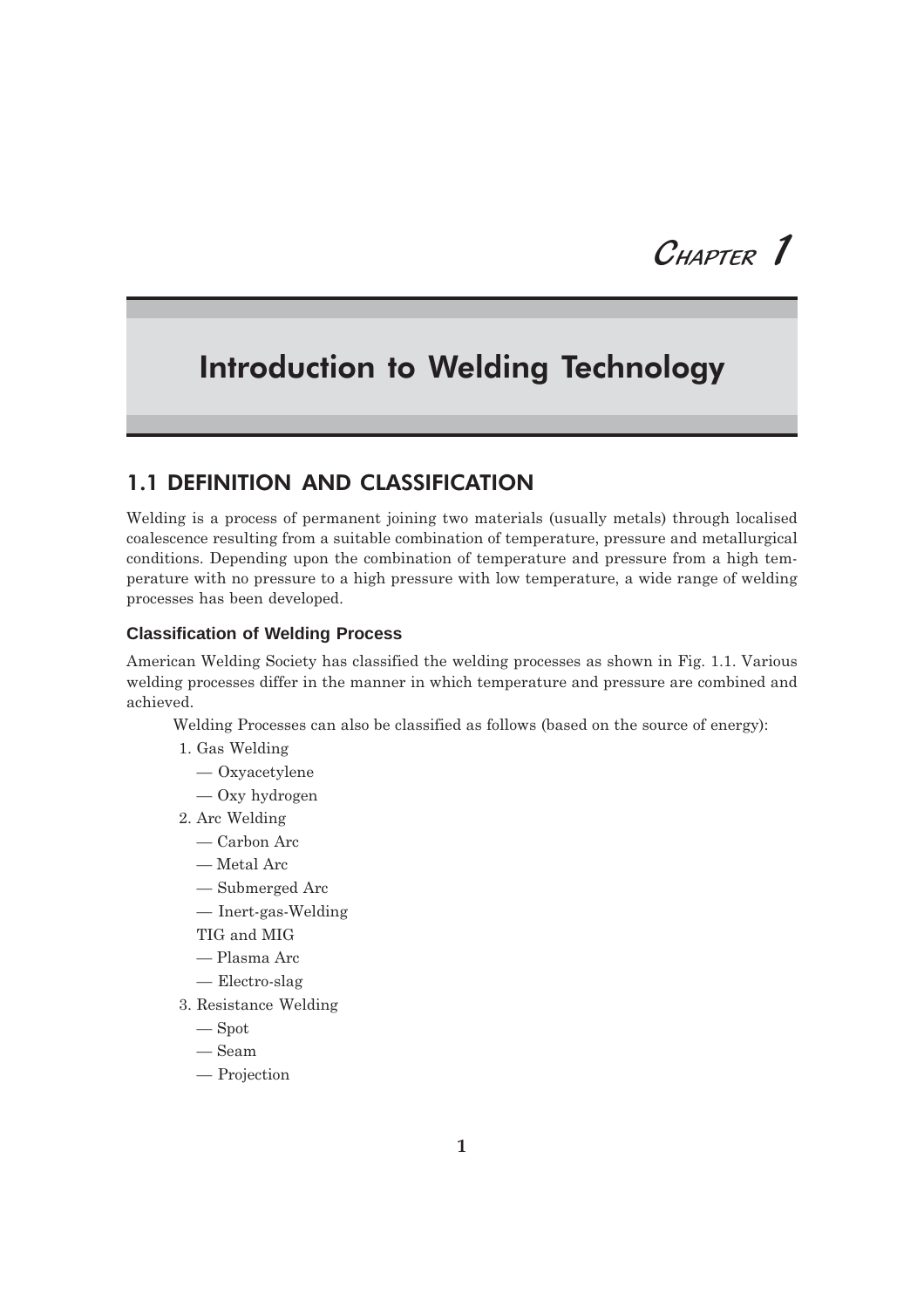- Butt Welding
- Induction Welding
- 4. Solid State Welding
	- $-$  Friction Welding
	- Ultrasonic Welding
	- Explosive Welding
	- Forge and Diffusion Welding
- 5. Thermo-chemical Welding
	- Thermit Welding
	- Atomic  $H_2$  Welding
		- (also arc welding)
- 6. Radiant Energy Welding
	- Electron Beam Welding
	- Laser Beam Welding

In order to obtain coalescence between two metals there must be a combination of proximity and activity between the molecules of the pieces being joined, sufficient to cause the formation of common metallic crystals.

Proximity and activity can be increased by plastic deformation (solid-state-welding) or by melting the two surfaces so that fusion occurs (fusion welding). In solid-state-welding the surfaces to be joined are mechanically or chemically cleaned prior to welding while in fusion welding the contaminants are removed from the molten pool by the use of fluxes. In vacuum or in outer space the removal of contaminant layer is quite easy and welds are formed under light pressure.

## **1.2 CONDITIONS FOR OBTAINING SATISFACTORY WELDS**

To obtain satisfactory welds it is desirable to have:

- a source of energy to create union by FUSION or PRESSURE
- a method for removing surface CONTAMINANTS
- a method for protecting metal from atmospheric CONTAMINATION
- control of weld METALLURGY

#### 1.2.1 Source of Energy

Energy supplied is usually in the form of heat generated by a flame, an arc, the resistance to an electric current, radiant energy or by mechanical means (friction, ultrasonic vibrations or by explosion). In a limited number of processes, pressure is used to force weld region to plastic condition. In fusion welding the metal parts to be joined melt and fuse together in the weld region. The word fusion is synonymous with melting but in welding fusion implies union. The parts to be joined may melt but not fuse together and thus the fusion welding may not take place.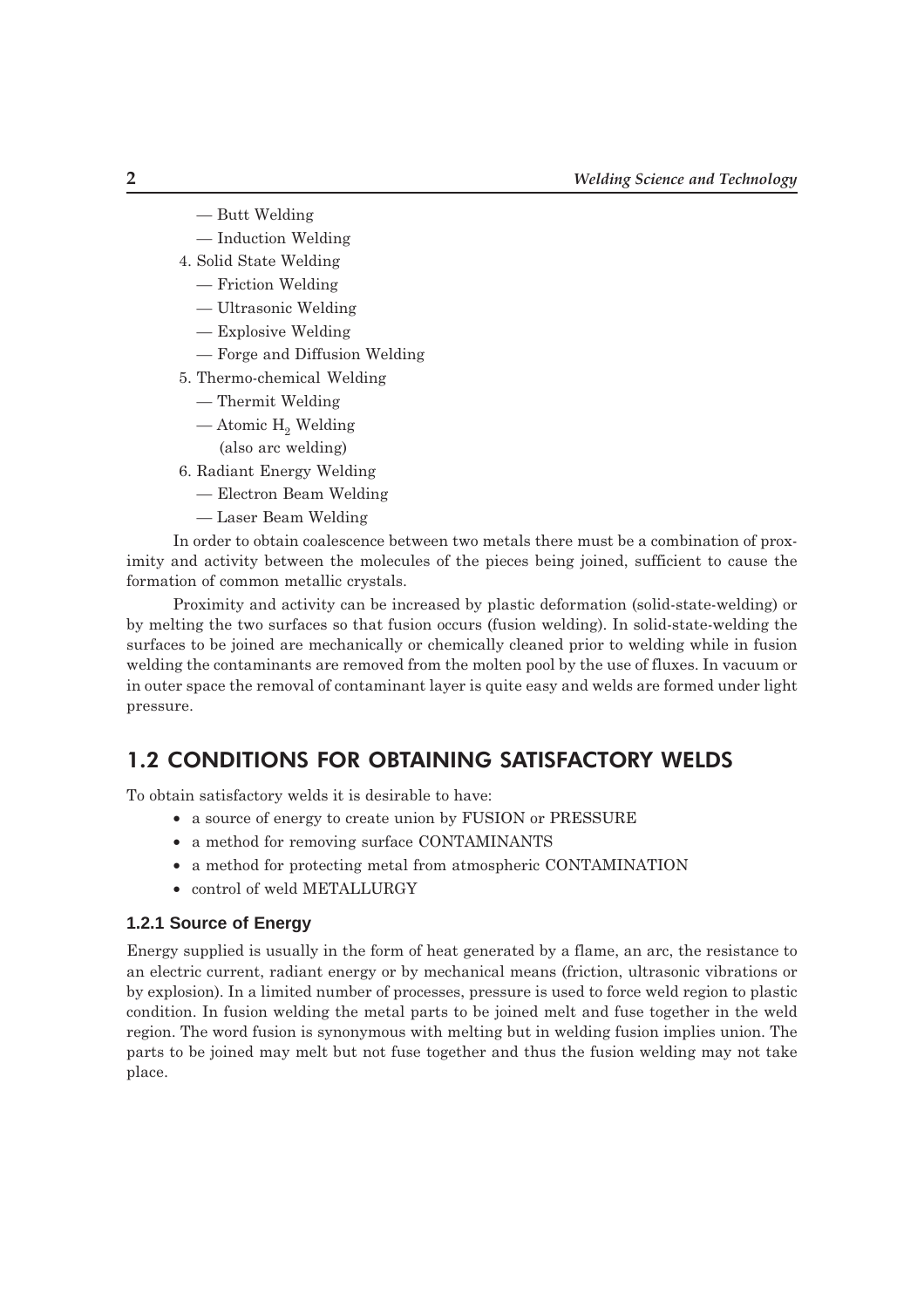#### **1.2.2 Surface Contaminants**

Surface contaminants may be organic films, absorbed gases and chemical compounds of the base metal (usually oxides). Heat, when used as a source of energy, effectively removes organic films and adsorbed gases and only oxide film remains to be cleaned. Fluxes are used to clean the oxide film and other contaminants to form slag which floats and solidifies above the weld bead protecting the weld from further oxidation.



**Fig. 1.1** Master Chart of Welding and Allied Processes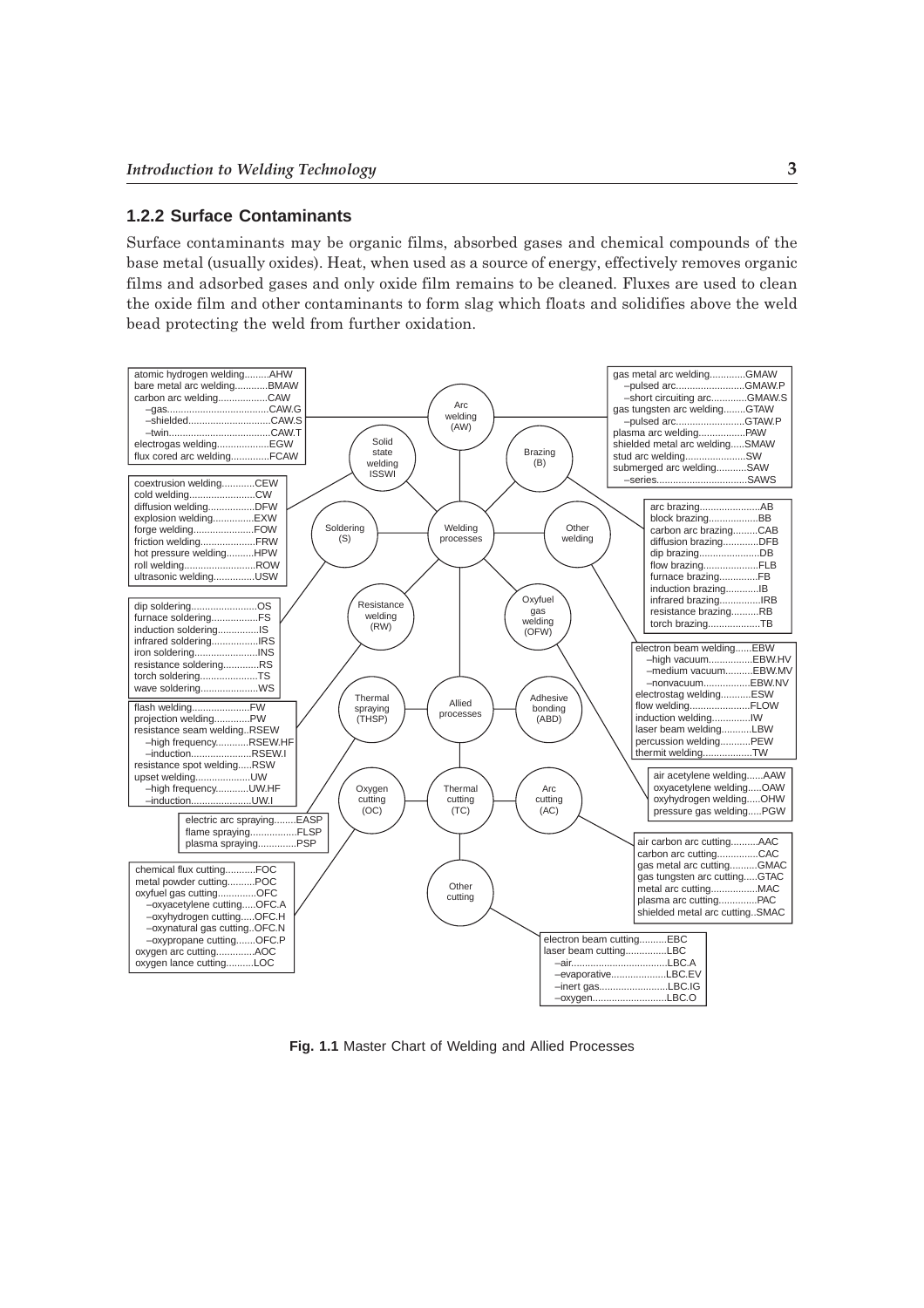#### 1.2.3 Protecting Metal From Atmospheric Contamination

To protect the molten weld pool and filler metal from atmospheric contaminants, specially the oxygen and nitrogen present in the air, some shielding gases are used. These gases could be argon, helium or carbon-dioxide supplied externally. Carbon dioxide could also be produced by the burning of the flux coating on the consumable electrode which supplies the molten filler metal to the weld pool.

#### 1.2.4 Control of Weld Metallurgy

When the weld metal solidifies, the microstructures formed in the weld and the heat-affectedzone (HAZ) region determines the mechanical properties of the joint produced. Pre-heating and post welding heat-treatment can be used to control the cooling rates in the weld and HAZ regions and thus control the microstructure and properties of the welds produced. Deoxidants and alloying elements are added as in foundry to control the weld-metal properties.

The foregoing discussion clearly shows that the status of welding has now changed from skill to science. A scientific understanding of the material and service requirements of the joints is necessary to produce successful welds which will meet the challenge of hostile service requirements.

With this brief introduction to the welding process let us now consider its importance to the industry and its applications.

## **1.3 IMPORTANCE OF WELDING AND ITS APPLICATIONS**

#### 1.3.1 Importance of Welding

Welding is used as a fabrication process in every industry large or small. It is a principal means of fabricating and repairing metal products. The process is efficient, economical and dependable as a means of joining metals. This is the only process which has been tried in the space. The process finds its applications in air, underwater and in space.

#### 1.3.2 Applications of Welding

- Welding finds its applications in automobile industry, and in the construction of buildings, bridges and ships, submarines, pressure vessels, offshore structures, storage tanks, oil, gas and water pipelines, girders, press frames, and water turbines.
- In making extensions to the hospital buildings, where construction noise is required to be minimum, the value of welding is significant.
- Rapid progress in exploring the space has been made possible by new methods of welding and the knowledge of welding metallurgy. The aircraft industry cannot meet the enormous demands for aeroplanes, fighter and guided planes, space crafts, rockets and missiles without welding.
- The process is used in critical applications like the fabrication of fission chambers of nuclear power plants.
- A large contribution, the welding has made to the society, is the manufacture of

 $\overline{\mathbf{4}}$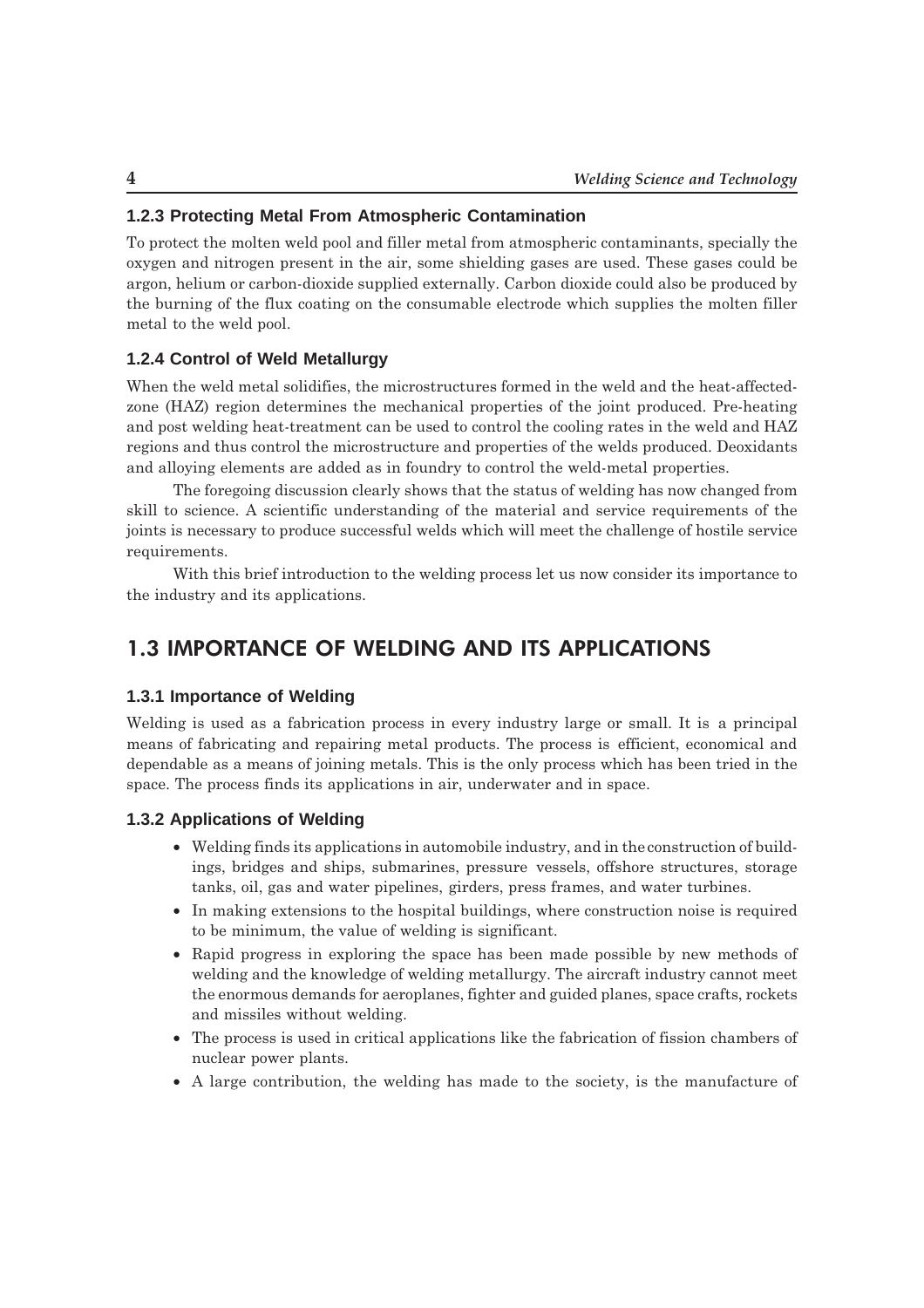household products like refrigerators, kitchen cabinets, dishwashers and other similar items

It finds applications in the fabrication and repair of farm, mining and oil machinery, machine tools, jigs and fixtures, boilers, furnaces, railway coaches and wagons, anchor chains, earth moving machinery, ships, submarines, underwater construction and repair.

## **1.4 SELECTION OF A WELDING PROCESS**

Welding is basically a joining process. Ideally a weld should achieve a complete continuity between the parts being joined such that the joint is indistinguishable from the metal in which the joint is made. Such an ideal situation is unachievable but welds giving satisfactory service can be made in several ways. The choice of a particular welding process will depend on the following factors.

- 1. Type of metal and its metallurgical characteristics
- 2. Types of joint, its location and welding position
- 3. End use of the joint
- 4. Cost of production
- 5. Structural (mass) size
- 6. Desired performance
- 7. Experience and abilities of manpower
- 8. Joint accessibility
- 9. Joint design
- 10. Accuracy of assembling required
- 11. Welding equipment available
- 12. Work sequence
- 13. Welder skill

Frequently several processes can be used for any particular job. The process should be such that it is most, suitable in terms of technical requirements and cost. These two factors may not be compatible, thus forcing a compromise. Table 2.1 of chapter 2 shows by "x" marks the welding process, materials and material thickness combinations that are usually compatible. The first column in the table shows a variety of engineering materials with four thickness ranges. The major process currently in use in industry are listed across the top of the table. The information given is a general guide and may not necessarily be valid for specific situations.

## **1.5 WELDING QUALITY AND PERFORMANCE**

Welding is one of the principle activities in modern fabrication, ship building and offshore industry. The performance of these industries regarding product quality, delivery schedule and productivity depends upon structural design, production planning, welding technology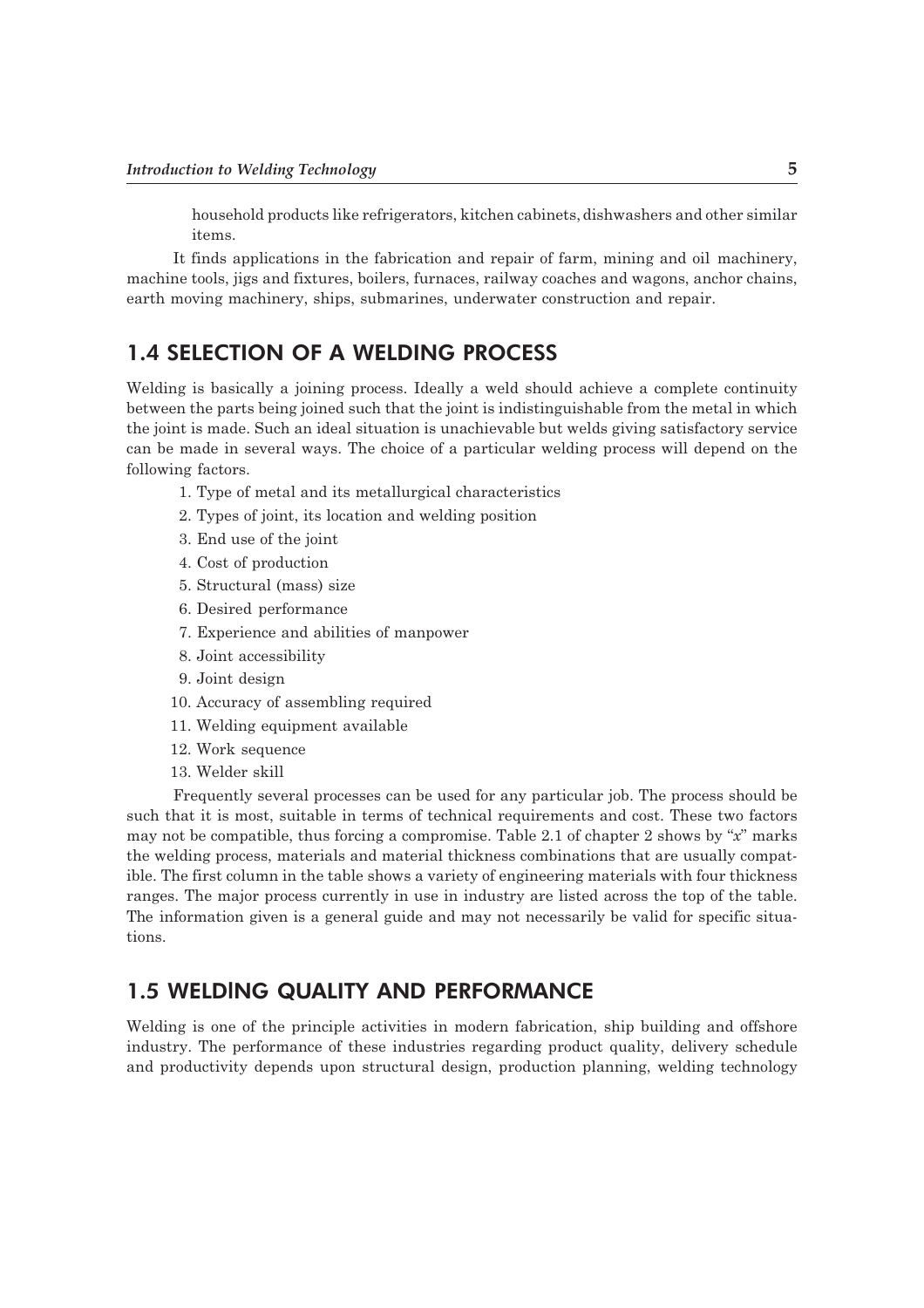adopted and distortion control measures implemented during fabrication. The quality of welding depends on the following parameters:

- 1. Skill of Welder
- 2. Welding parameters
- 3. Shielding medium and
- 4. Working environment
- 5. Work layout
- 6. Plate edge preparation
- 7. Fit-up and alignment
- 8. Protection from wild winds during-on-site welding
- 9. Dimensional accuracy
- 10. Correct processes and procedures
- 11. Suitable distortion control procedures in place

#### **Selection of Welding Process and Filler Metal:**

The welding process and filler metal should be so selected that the weld deposit will be compatible with the base metal and will have mechanical properties similar to or better than the base metal.

Comparison of high energy density welding processes and TIG welding for plate thickness 6 mm.

| Parameter                   | <b>TIG</b>       | Plasma         | Laser              | EB                |
|-----------------------------|------------------|----------------|--------------------|-------------------|
| Power input to<br>workpiece | $2 \;$ k $W$     | 4 kW           | 4 kW               | $5 \text{ kW}$    |
| Total power<br>used         | $3 \text{ kW}$   | $6 \text{ kW}$ | $50 \text{ kW}$    | 6 kW              |
| Traverse<br>Speed           | $2 \text{ mm/s}$ | $5.7$ mm/s     | $16 \text{ mm/s}$  | $40 \text{ mm/s}$ |
| Positional                  | Good             | Good           | Yes                | Requires          |
| Welding                     | penetration      | penetration    | Requires optics to | mechanism to      |
|                             |                  |                | move the beam      | move the beam     |
| Distortion                  | Nominal          | Nominal        | Small              | Minimum           |
| Shrinkage                   | Significant      | significant    | Minimum            | Minimum           |
|                             | in V-shaped      | in V-shaped    |                    |                   |
|                             | weld             | weld           |                    |                   |
| Special                     | Normal           | Normal         | Safety interlock   | Vacuum            |
| Process                     | Light            | Light          | against misplaced  | chambers,         |
| Requirements                | Screening        | Screening      | beam reflection    | X-ray             |
|                             |                  |                |                    | Screening         |
| Surface                     | Underside        | Underside      | Very fine          | Ruffled swarf     |
| Geometry                    | Protrusion       | protrusion     | ripples            | on back face      |